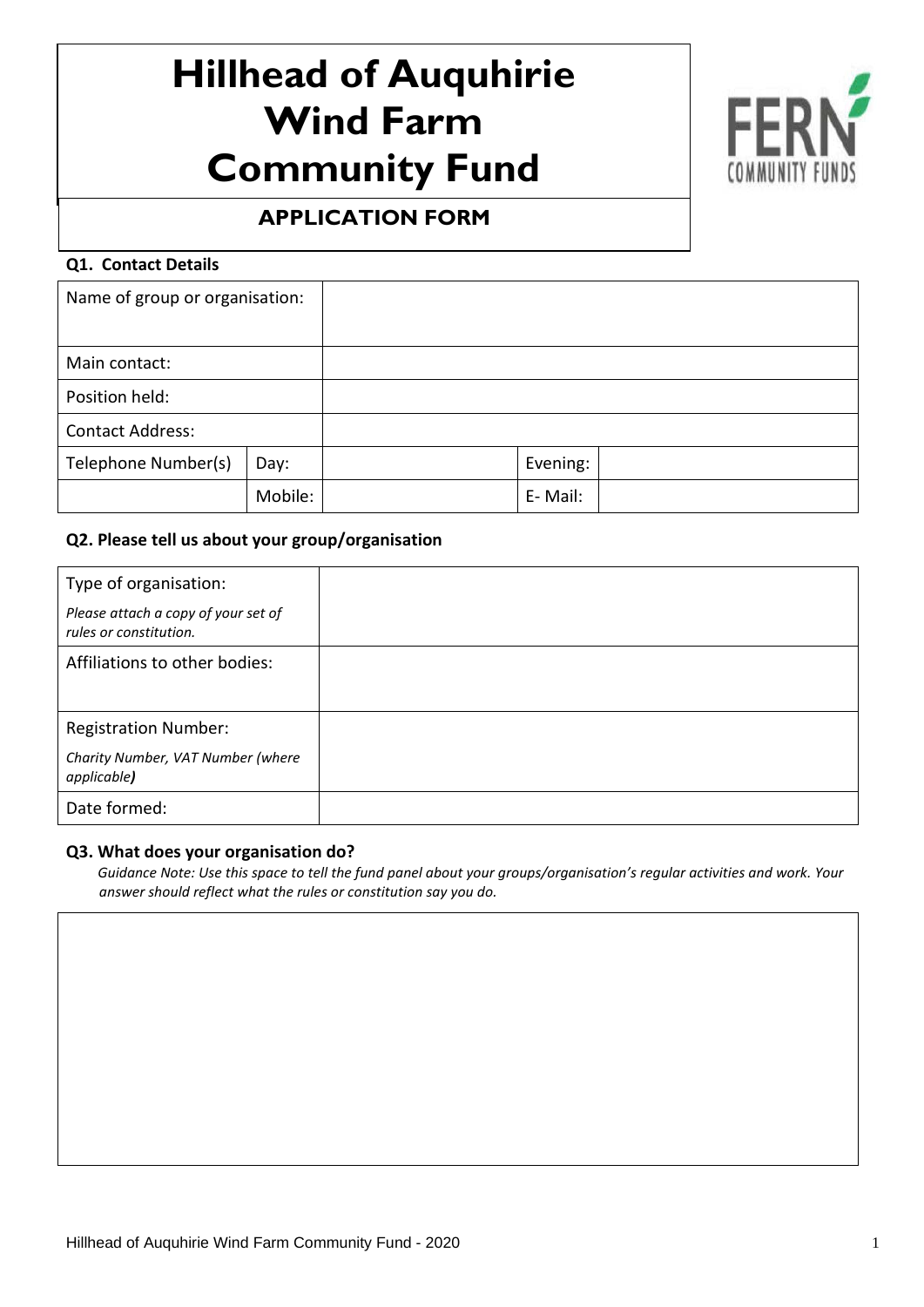# **Q4. Project Information**

 *Guidance Note: Tell the fund panel about the project you are planning, how you will go about it and what you want the money for.*

| Title:                                                          |                                                                                                                                                                                                                                    |  |
|-----------------------------------------------------------------|------------------------------------------------------------------------------------------------------------------------------------------------------------------------------------------------------------------------------------|--|
| Describe the project:                                           |                                                                                                                                                                                                                                    |  |
|                                                                 |                                                                                                                                                                                                                                    |  |
|                                                                 |                                                                                                                                                                                                                                    |  |
|                                                                 |                                                                                                                                                                                                                                    |  |
|                                                                 |                                                                                                                                                                                                                                    |  |
|                                                                 |                                                                                                                                                                                                                                    |  |
|                                                                 |                                                                                                                                                                                                                                    |  |
|                                                                 |                                                                                                                                                                                                                                    |  |
|                                                                 |                                                                                                                                                                                                                                    |  |
|                                                                 |                                                                                                                                                                                                                                    |  |
| Is this a new project?                                          |                                                                                                                                                                                                                                    |  |
| Project Start Date:                                             | Project Completion Date:                                                                                                                                                                                                           |  |
|                                                                 | Guidance Note: The start date must be after the fund panel decision and there must be a completion date. Please do not<br>write on going, instead think about when you anticipate having spent all the money you are applying for. |  |
| How will the project continue beyond the grant? (If applicable) |                                                                                                                                                                                                                                    |  |
|                                                                 | Guidance Note: Please explain here how you will find the on-going running costs after the money has been spent.                                                                                                                    |  |
|                                                                 |                                                                                                                                                                                                                                    |  |
|                                                                 |                                                                                                                                                                                                                                    |  |
|                                                                 |                                                                                                                                                                                                                                    |  |
|                                                                 |                                                                                                                                                                                                                                    |  |
|                                                                 |                                                                                                                                                                                                                                    |  |
|                                                                 |                                                                                                                                                                                                                                    |  |
|                                                                 |                                                                                                                                                                                                                                    |  |
|                                                                 |                                                                                                                                                                                                                                    |  |
|                                                                 |                                                                                                                                                                                                                                    |  |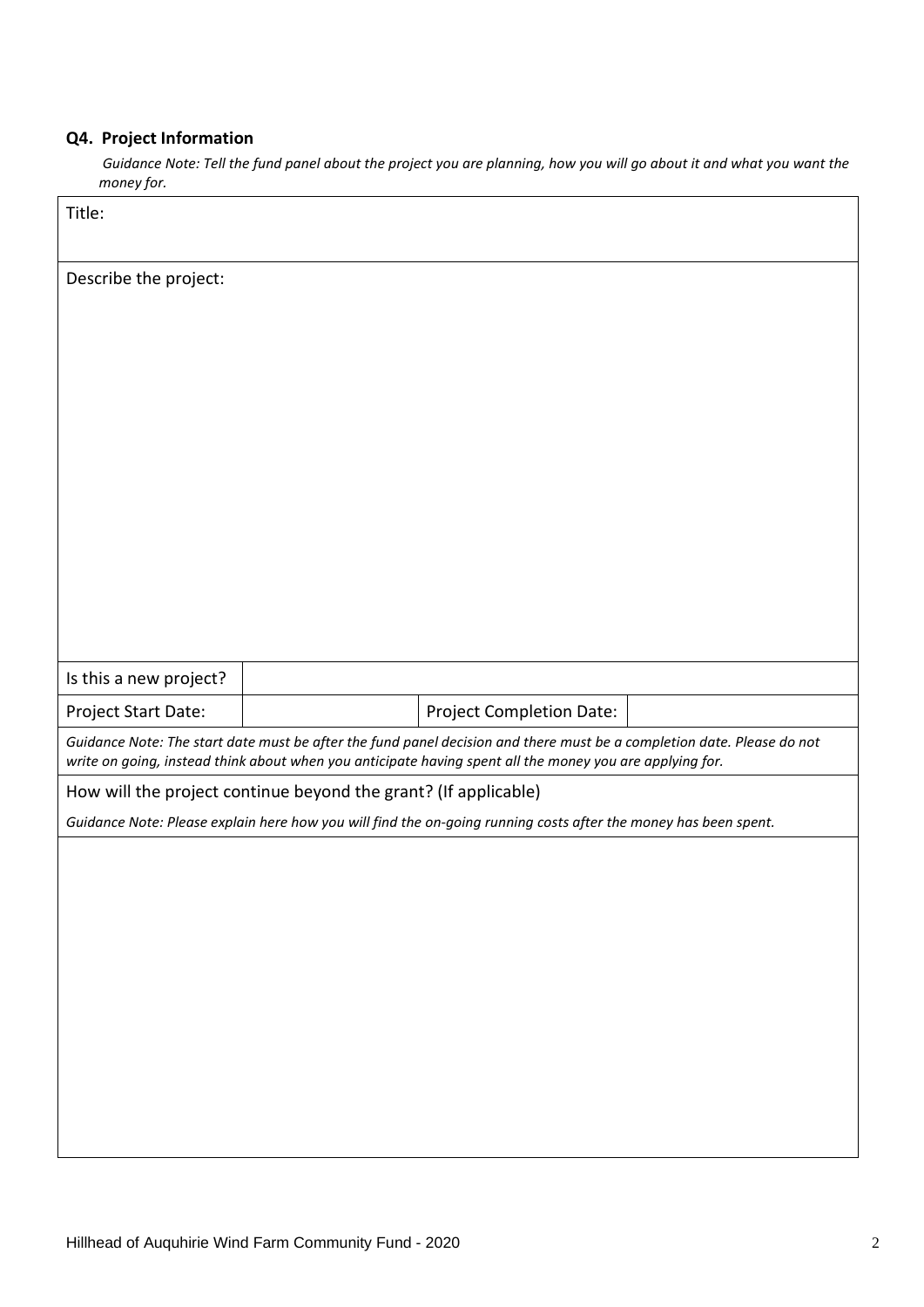#### **Q5. PROJECT COSTS. How much do you need and what will you spend it on?**

*Guidance Note: List all costs including items that will be purchased from your own funds, donations and volunteer time. Add extra lines or attach a separate sheet detailing cost. Remember applications with items valued over £5000 should have quotes from more than one source for those items if at all possible. If not possible please explain why.* 

| Item         | Amount |
|--------------|--------|
|              |        |
|              |        |
|              |        |
|              |        |
|              |        |
|              |        |
|              |        |
|              |        |
|              |        |
|              |        |
|              |        |
|              |        |
| <b>Total</b> |        |

### **Q6. PROJECT INCOME Please tell us about any money you have raised so far and about any other grants that you may have applied for. If this application is for part of a project, how will the rest be funded?**

*Guidance Note: This maybe your own funds, other grants, donations, volunteer time, estimated value of equipment loan, free use of land or buildings. Please provide supporting evidence such as a letter pledging support.*

| <b>Funding provider</b> | Item   | <b>Amount</b> | Date applied/approved |
|-------------------------|--------|---------------|-----------------------|
|                         |        |               |                       |
|                         |        |               |                       |
|                         |        |               |                       |
|                         |        |               |                       |
|                         | Total: |               |                       |

#### **Q7a. How much money are you requesting from the Hillhead of Auquhirie Wind Farm Community Fund?** *Guidance Note: The figure should be the Total from Q5 Less the Total from Q6.*

**Total Amount**

*Q7b.* **If the panel only offer part funding will the project still be able to go ahead and if so, where would the shortfall in funding come from?**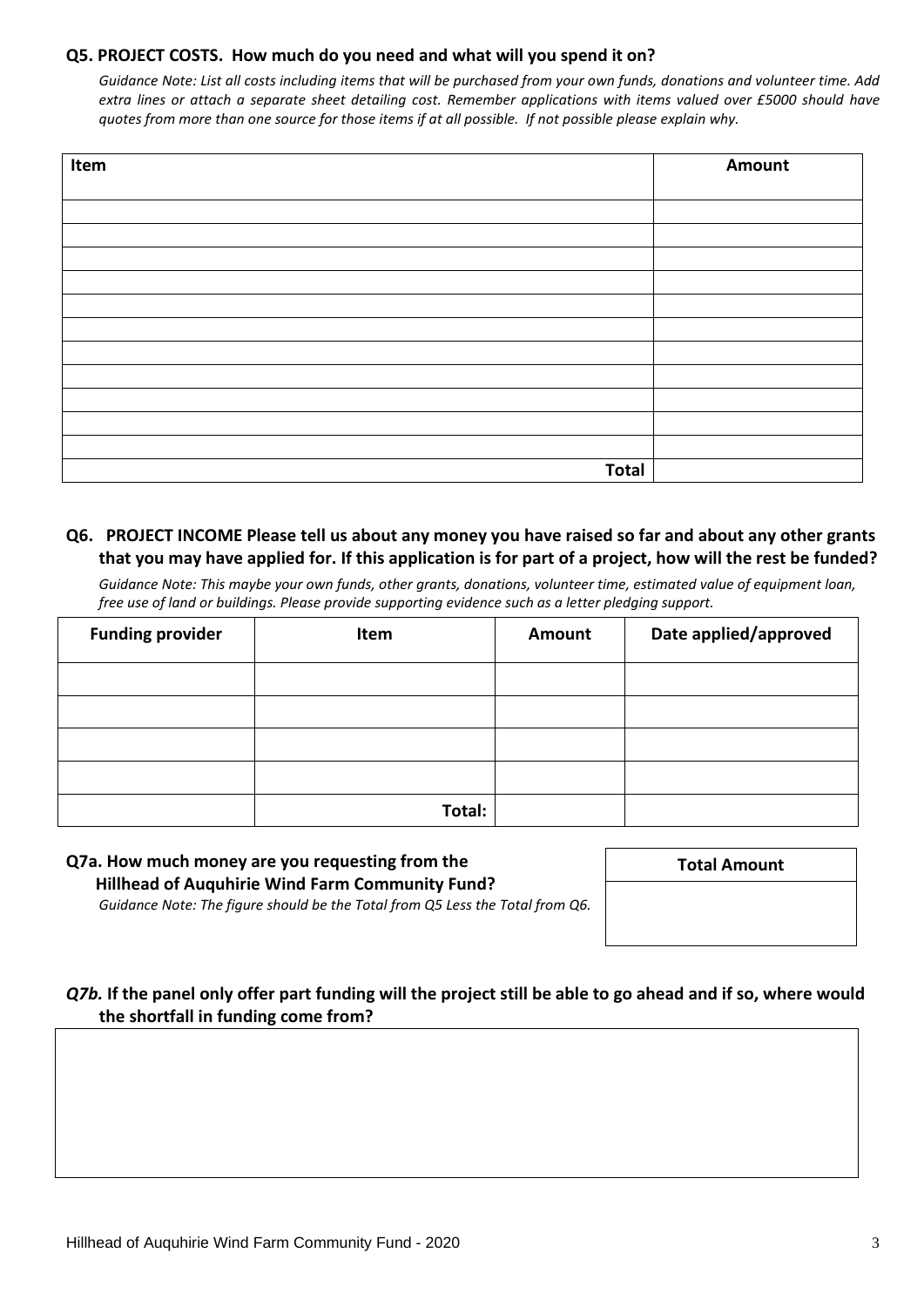#### **Q8. How will the project benefit the community?**

*Guidance Note: Please explain here how the project meets one or more of the fund objectives – charitable, educational, community, energy efficiency, environmental and general community amenities.*

#### **Q9. Who will benefit from the project?**

*Guidance Note: Please explain here who will benefit from the project – age ranges, anticipated numbers, how often they will attend/take part.*

#### **Q10. How do you know people require the project?**

*Guidance Note: Please explain how the idea for the project came about and whether you have carried out any surveys etc.*

#### **Q11. Where will the project take place?**

*Guidance Note: Please list all the venues that will be used*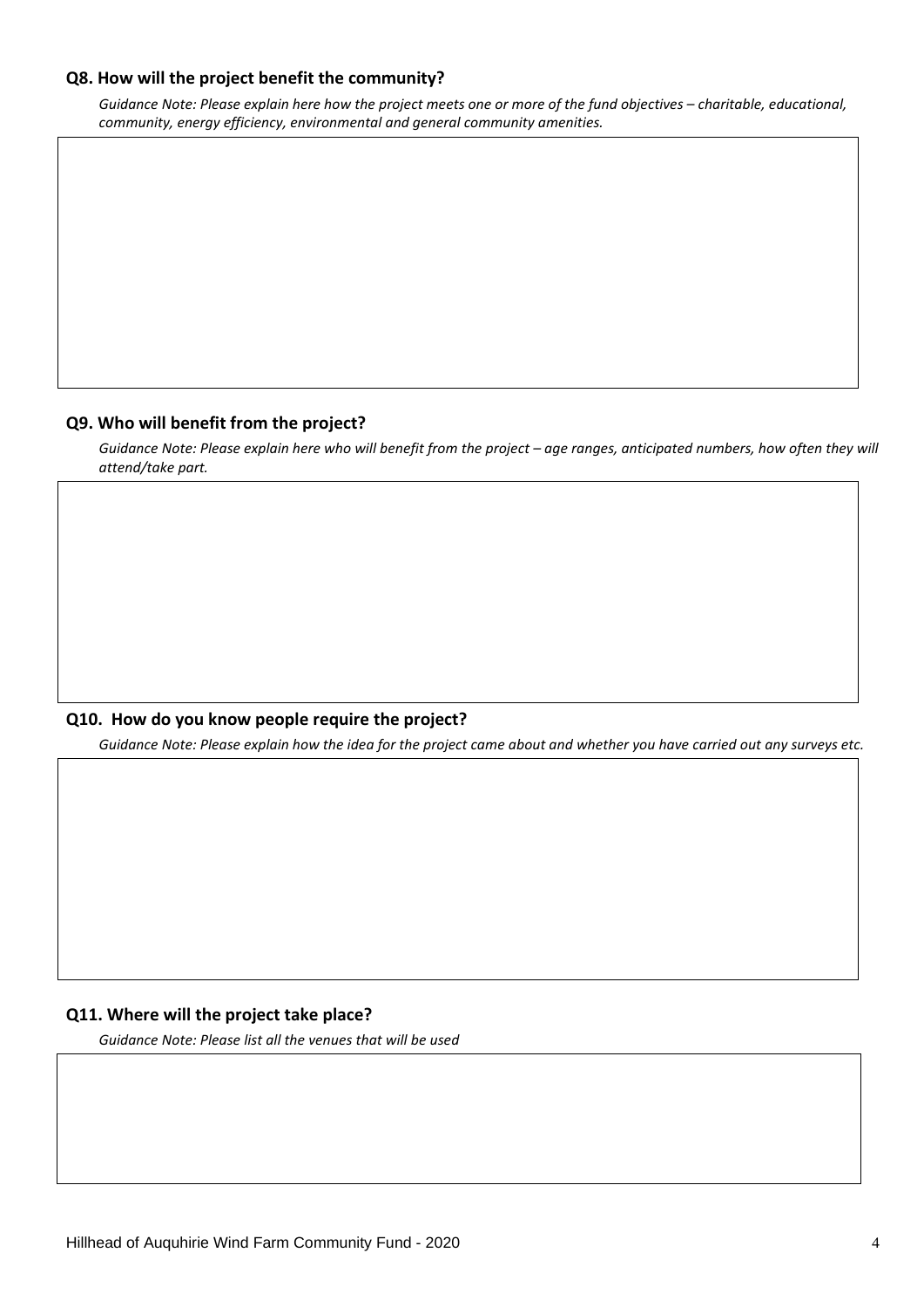#### **Q12. Policies, Licences and Permissions, please confirm if your organisation complies with the following:**

*Guidance Note: Only some of the items listed may be relevant to your project, nearly all require Public Liability Insurance. Please remember to include copies of all policies and documents that are relevant to your application.* 

| Documents relevant to your application.         | <b>YES</b> | <b>NO</b> | <b>COMMENT</b> |
|-------------------------------------------------|------------|-----------|----------------|
| Please note that the Decision-Making Panel will |            |           |                |
| not be able to consider your application if you |            |           |                |
| have not included all relevant documents.       |            |           |                |
| Planning Permission or Building Warrant         |            |           |                |
| <b>Equal Opportunities Policy</b>               |            |           |                |
| Data Protection Policy                          |            |           |                |
| Health Safety & Welfare at work                 |            |           |                |
| <b>Child Protection Policy</b>                  |            |           |                |
| <b>Vulnerable Person Protection Policy</b>      |            |           |                |
| <b>Public Liability Insurance</b>               |            |           |                |
| <b>Public Entertainment Licence</b>             |            |           |                |
| Other Policies, Licences and Permissions:       |            |           |                |
| (Please list any relevant to the project)       |            |           |                |

#### **Have you also remembered to include the following with your application?**

| <b>Essential Documents Included</b>            | <b>YES</b> | <b>NO</b> | <b>COMMENT</b> |  |
|------------------------------------------------|------------|-----------|----------------|--|
| Constitution or governing document             |            |           |                |  |
| Most recent set of accounts - signed           |            |           |                |  |
| This must be an Income & Expenditure Sheet and |            |           |                |  |
| a Balance Sheet - OSCR returns will not be     |            |           |                |  |
| accepted.                                      |            |           |                |  |
| Quotes for work or project                     |            |           |                |  |
| Plans or Photographs                           |            |           |                |  |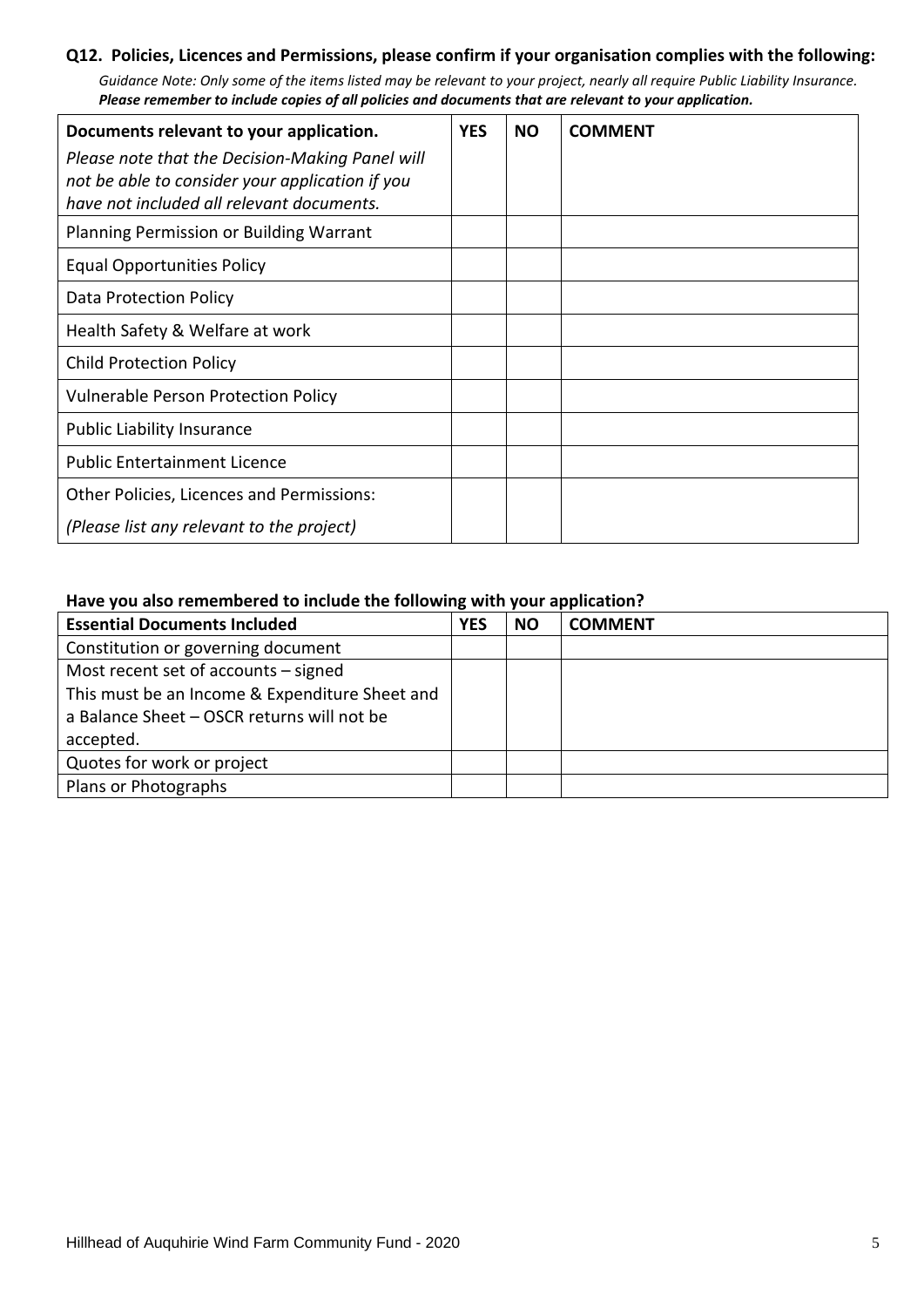# **Q13. Your Finances**

| Have you applied to the Hillhead of Auguhirie Wind Farm Community Fund before? |  |  |  |
|--------------------------------------------------------------------------------|--|--|--|
| Yes<br>No                                                                      |  |  |  |
| If yes, when did you receive funds and how much did you receive?               |  |  |  |
| Date<br>Amount                                                                 |  |  |  |

| Please advise us of any money in your account which is ringfenced for a particular need or project. |
|-----------------------------------------------------------------------------------------------------|
|                                                                                                     |
|                                                                                                     |
|                                                                                                     |
|                                                                                                     |

| Please provide us with details of your bank or building society account: |  |  |
|--------------------------------------------------------------------------|--|--|
| Name on account                                                          |  |  |
| Account number                                                           |  |  |
| Sort Code                                                                |  |  |
| Bank/Building Society                                                    |  |  |
| Address                                                                  |  |  |
| How many signatures are required<br>on cheques?                          |  |  |
| Date of your end of financial year                                       |  |  |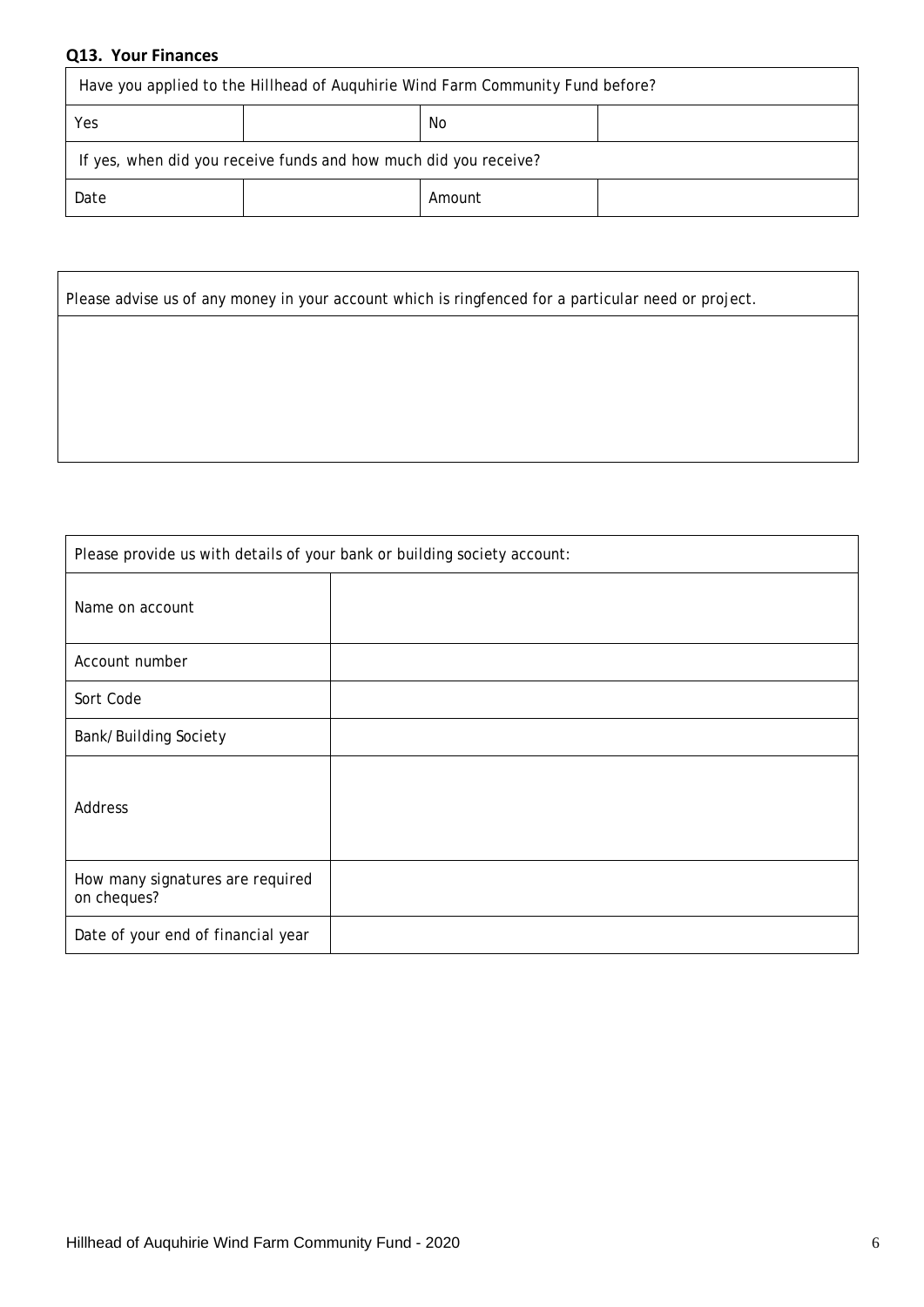#### **Q14 Signature and Declaration of main contact:**

*I confirm that to the best of my knowledge and belief, all the information is true and correct. I understand that you may ask for additional information at any stage of the application process and that all necessary permission for the project has been obtained. I undertake to ensure that any grant awarded will be used for the sole purpose of the project stated and that if the project does not proceed as specified, all monies received from this fund will be repaid in full.*

| Name<br>(Block Capitals) | Position in<br>organisation |  |
|--------------------------|-----------------------------|--|
| Signed                   | Date                        |  |

#### **Q15. Signature and Declaration of Referee:**

Guidance Note: The referee should be someone who knows about your work. They should not be a Trustee or Committee *Member of the group BUT can be someone who takes part in events/activities.*

*I confirm that I know this group and its work. I have read this application and support this request for funding and I am suitably qualified to act as a referee for this project. I am willing to be contacted to discuss this application further.*

| Name of Referee                                                                        |        |
|----------------------------------------------------------------------------------------|--------|
| <b>Contact Address</b><br><u> 1989 - Johann Stein, Amerikaansk politiker (</u> † 1920) |        |
|                                                                                        |        |
| Telephone No:                                                                          | Email: |

| Name<br>(Block Capitals) | Position in<br>organisation |  |
|--------------------------|-----------------------------|--|
| Signed                   | Date                        |  |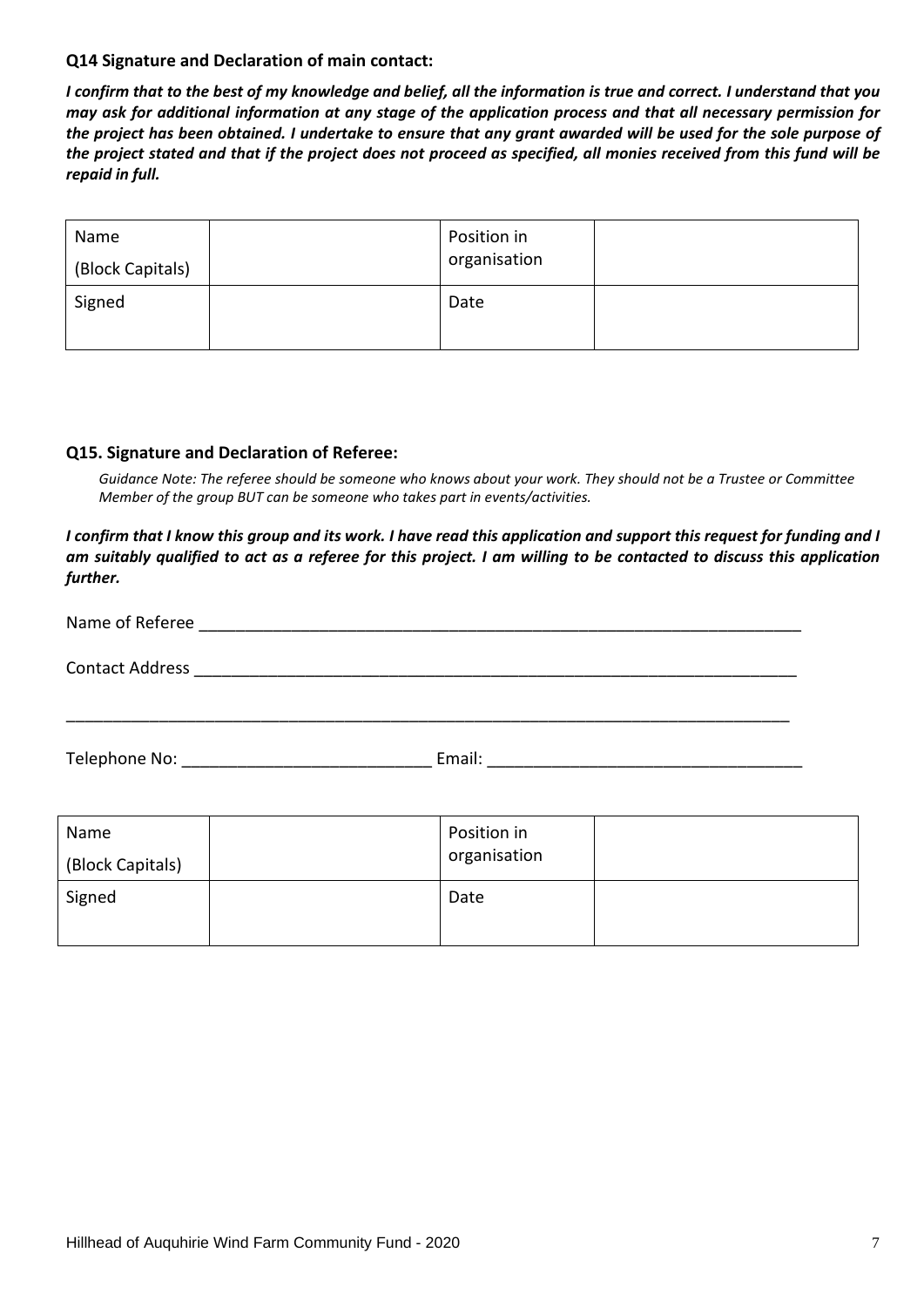**Q16.** Finally, if there is anything else you would like to tell us about your application please use the box below and/or add additional pages.

#### **Please send the completed application form along with any supporting material by 28th February 2021 to windfarms@kdp.scot.**

If you are unable to send your application electronically please contact KDP by: Telephone: 01569 763246 Email: windfarms@kdp.scot

Hillhead of Auquhirie Wind Farm Community Fund Kincardineshire Development Partnership Room F9 Sheriff Court Building Dunnottar Avenue Stonehaven AB39 2JD Telephone: 01569 763246 Email: windfarms@kdp.scot www.kdp.scot



#### **IT IS RECOMMENDED THAT YOU KEEP COPIES OF EVERYTHING YOU SEND**